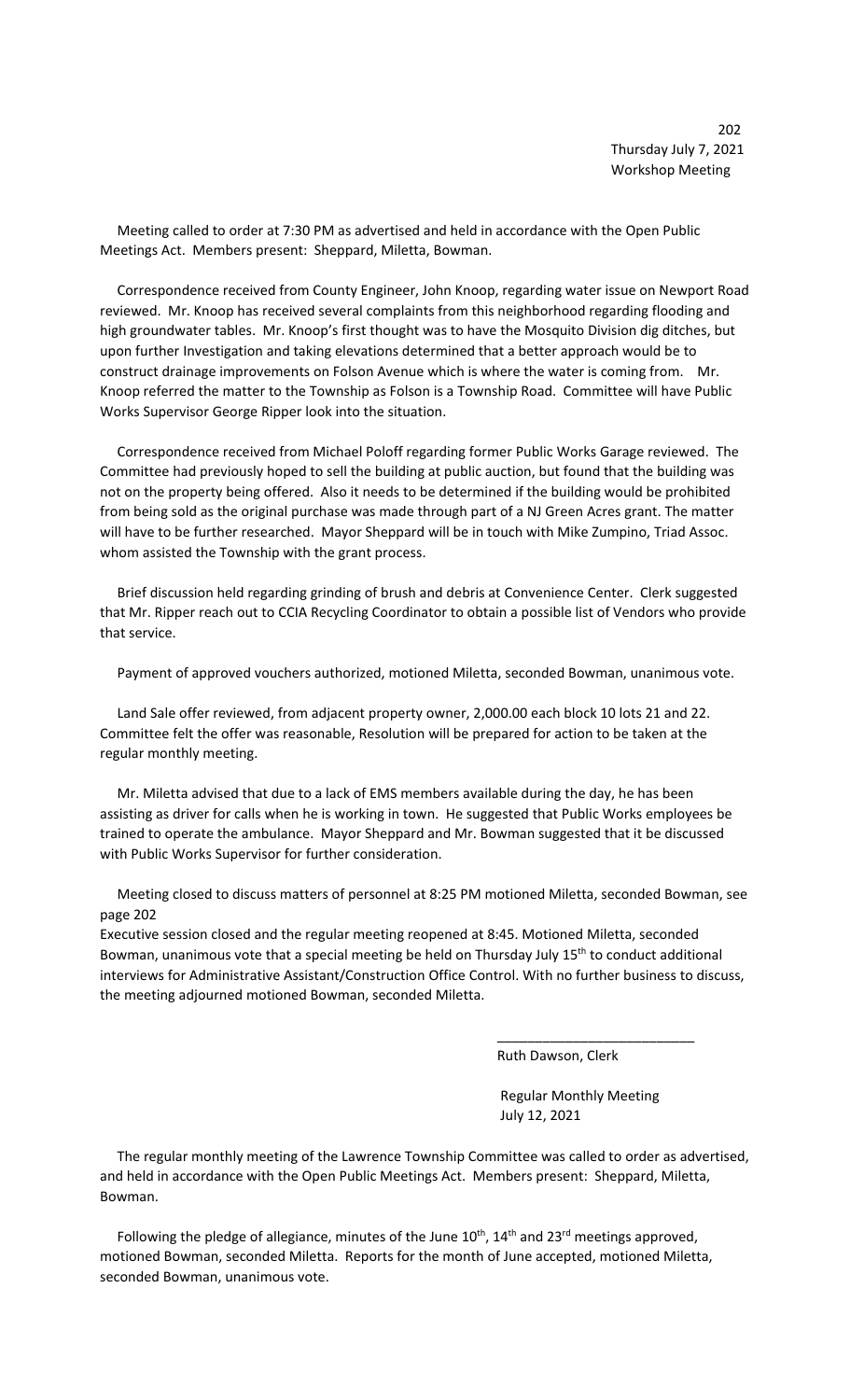July 12, 2021 203 Continued

 Land sale opened as advertised. Bids received 3,500.00 each, block 72 lots 2 and 9 from adjacent property owner, Ernest & Na Mannebach, block 72 lots 10 & 11, accepted, motioned Bowman, seconded Miletta, unanimous vote.

 Public hearing opened as advertised, Ordinance No. 2021-246, An Ordinance of Lawrence Township, Cumberland County, Prohibiting the Operation of any Class of Cannabis Businesses within it's Geographical Boundaries and Amending the Development Regulations Ordinance of the Township Creating Section 10.18 Under Article X, Land Use. Receiving no public comments or questions, the hearing was closed and the ordinance adopted motioned Bowman, seconded Miletta, unanimous vote.

 Resolution 2021-42, Amending the 2021 Capital Budget: Original Dump Truck 82,500 Capital Imp Fund 7,500 Other Funds 0 Debt Authorized 75,000 Amended 170.000 8,722 15,278 146,000 Amendment approved, motioned Miletta, seconded Bowman, unanimous vote.

 Resolution 2021-43, Authorize land sale, block 10 lots 21,22 public auction to take place at the regular meeting of August 9, 2021 approved motioned Bowman, seconded Miletta, unanimous vote.

 Bond Ordinance No 2021-427, Providing for the Acquisition of a Dump Truck, Appropriating \$170,000 Therefore, Including \$15,278 Proceeds of Obligations Not Needed for the Originally Authorized Purpose and \$8,722 From the Capital Improvement Fund, and Authorizing the Issuance of \$146,000 Bonds or Notes of the Township to Finance Part of the Cost Thereof, approved on first reading motioned Miletta, seconded Bowman. Further consideration for final adoption will be given following a public hearing on same at the regular meeting of August 9.

 Resolution 2021-44, Approval to submit a grant application and execute a grant contract with the NJDOT for the reconstruction of Harris Ave., Ruby Ave., June Ave. and Lee Ave approved motioned Bowman seconded Miletta unanimous vote. A second Resolution, 2021-45, Approval to submit a grant application and execute a grant contract with the NJDOT for the reconstruction of Bailey Road approved, motioned Bowman, seconded Miletta, unanimous vote, with Resolution 2021-44 being the priority.

 Maps received from County Planning Dept regarding their project area for preserved farmland reviewed. Mayor Sheppard noted that certain areas were missing along Sheppard Davis and Sayres Neck Road. He will comment upon further review.

 Brief discussion held regarding Newport Road flooding issue. Mr. Bowman and Public Works Supervisor George Ripper visited the site and Mr. Bowman stated that it's a definite mosquito breeding ground. The issue is too big to be resolved by public works employees. Mayor Sheppard stated that it would have to be addressed next year as we have no funds in the current budget for engineering let alone cost of work. He suggested that maybe it could be included in grant application for road reconstruction work in the area. Mr. Miletta advised that drainage issue on North Avenue remains a problem and needs to also be addressed.

 CFO Susan Quinones was present and advised that the first half of the "ARP-Fiscal Recovery Funds" money, \$160,142.89 has been received via direct deposit. Mayor Sheppard stated that we need to establish criteria to use funds to provide grants for installation of new septic systems along Main Street. Mr. Miletta agreed that there are far to many vacant homes due to septic system issues. Ms. Quinones stated that there are still a lot of gray areas regarding the program, unless the project is for storm water management and clean water. Mayor Sheppard is awaiting contact from Mike Zumpino, Triad Assoc. for assistance in establishing a program.